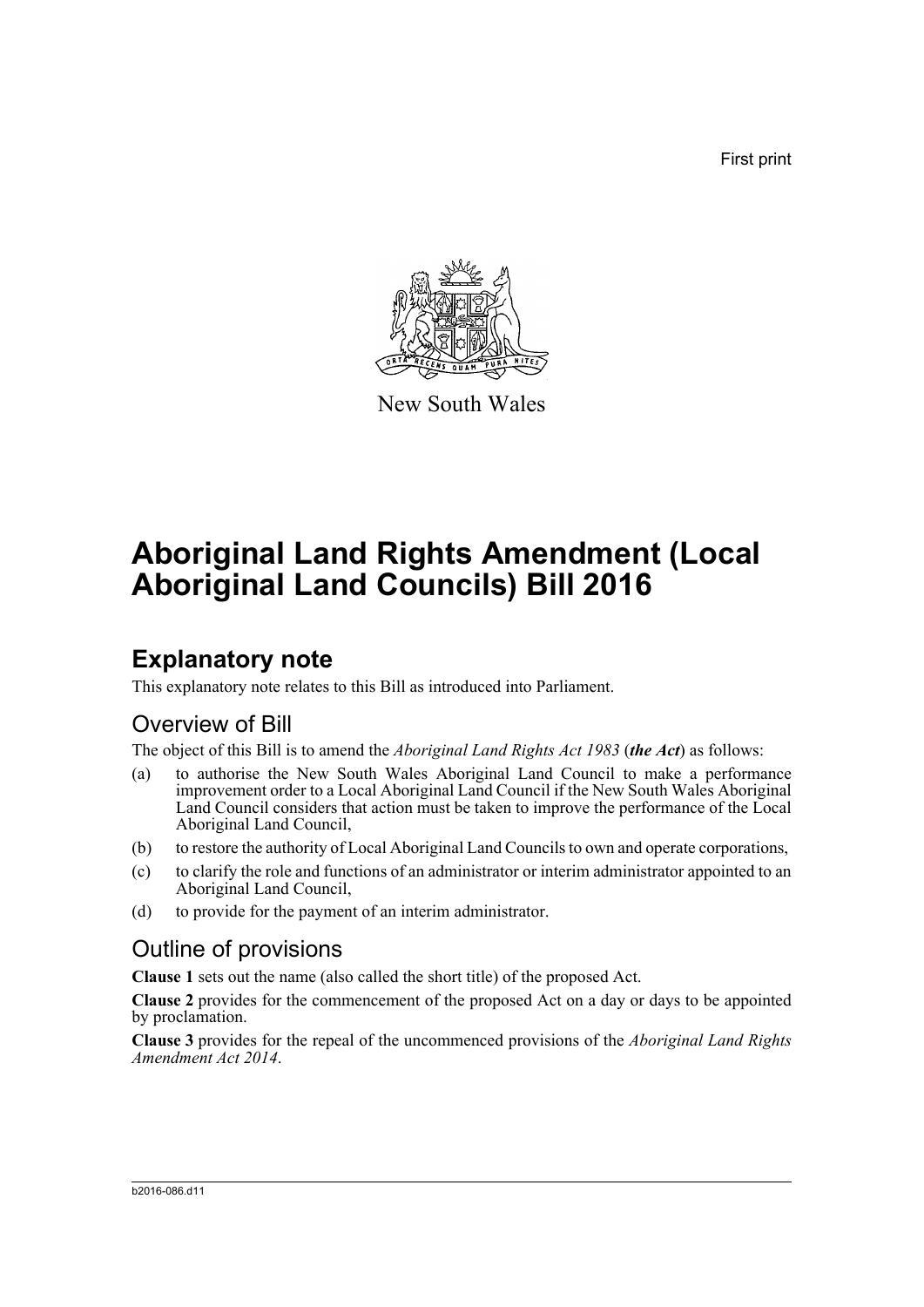### **Schedule 1 Amendment of Aboriginal Land Rights Act 1983 No 42**

**Schedule 1 [1]** restores the authority of a Local Aboriginal Land Council to establish, acquire, operate or manage companies under the *Corporations Act 2001* of the Commonwealth in addition to Aboriginal and Torres Strait Islander corporations under the *Corporations (Aboriginal and Torres Strait Islander) Act 2006* of the Commonwealth.

**Schedule 1 [2]** makes it clear that the Board of a Local Aboriginal Land Council is not able to exercise any of the Board's functions that have been granted to the administrator of the Council. Section  $22\tilde{2}$  (4) of the Act currently provides that the Council cannot exercise any functions that have been granted to the administrator of the Council. **Schedule 1 [7]** makes a consequential amendment.

**Schedule 1 [5]** provides that an interim administrator appointed for a Local Aboriginal Land Council has, to the exclusion of the Council and the Board of the Council, the functions specified in the interim administrator's instrument of appointment. **Schedule 1 [3] and [4]** make consequential amendments.

**Schedule 1 [6]** provides that an interim administrator appointed to a Local Aboriginal Land Council is to be paid by the New South Wales Aboriginal Land Council, and that the New South Wales Aboriginal Land Council may recover that amount from the Local Aboriginal Land Council for which the interim administrator has been appointed.

**Schedule 1 [9]** inserts proposed Division 4 (proposed sections 234A–234E) in Part 11 of the Act to provide for the making of performance improvement orders to Local Aboriginal Land Councils.

Proposed section 234A provides for the making of a performance improvement order if the New South Wales Aboriginal Land Council reasonably considers that action must be taken to improve the performance of a Local Aboriginal Land Council. The proposed section also provides for matters to be considered by the New South Wales Aboriginal Land Council before making an order, matters that are to be included in an order and the variation of an order.

Proposed section 234B requires the Board of a Local Aboriginal Land Council to ensure that the Council complies with a performance improvement order and makes it clear that compliance with the order must be to the satisfaction of the New South Wales Aboriginal Land Council.

Proposed section 234C requires a Local Aboriginal Land Council to report to the New South Wales Aboriginal Land Council on the Local Aboriginal Land Council's compliance with the performance improvement order.

Proposed section 234D provides for the appointment by the New South Wales Aboriginal Land Council of one or more advisors to a Local Aboriginal Land Council that is subject to a performance improvement order. An advisor is appointed to advise and assist the Council in the exercise of the Council's functions and in complying with the order and to monitor the Council's compliance with the order.

Proposed section 234E requires the Board and members and staff of a Local Aboriginal Land Council to co-operate with any advisor appointed to the Council and to provide the advisor with any assistance or information that is required by the advisor. Failure to comply with the proposed section is taken to be a failure to comply with the performance improvement order.

**Schedule 1 [8]** makes a consequential amendment.

**Schedule 1 [10]** inserts a provision of a transitional nature consequent on the enactment of the proposed Act.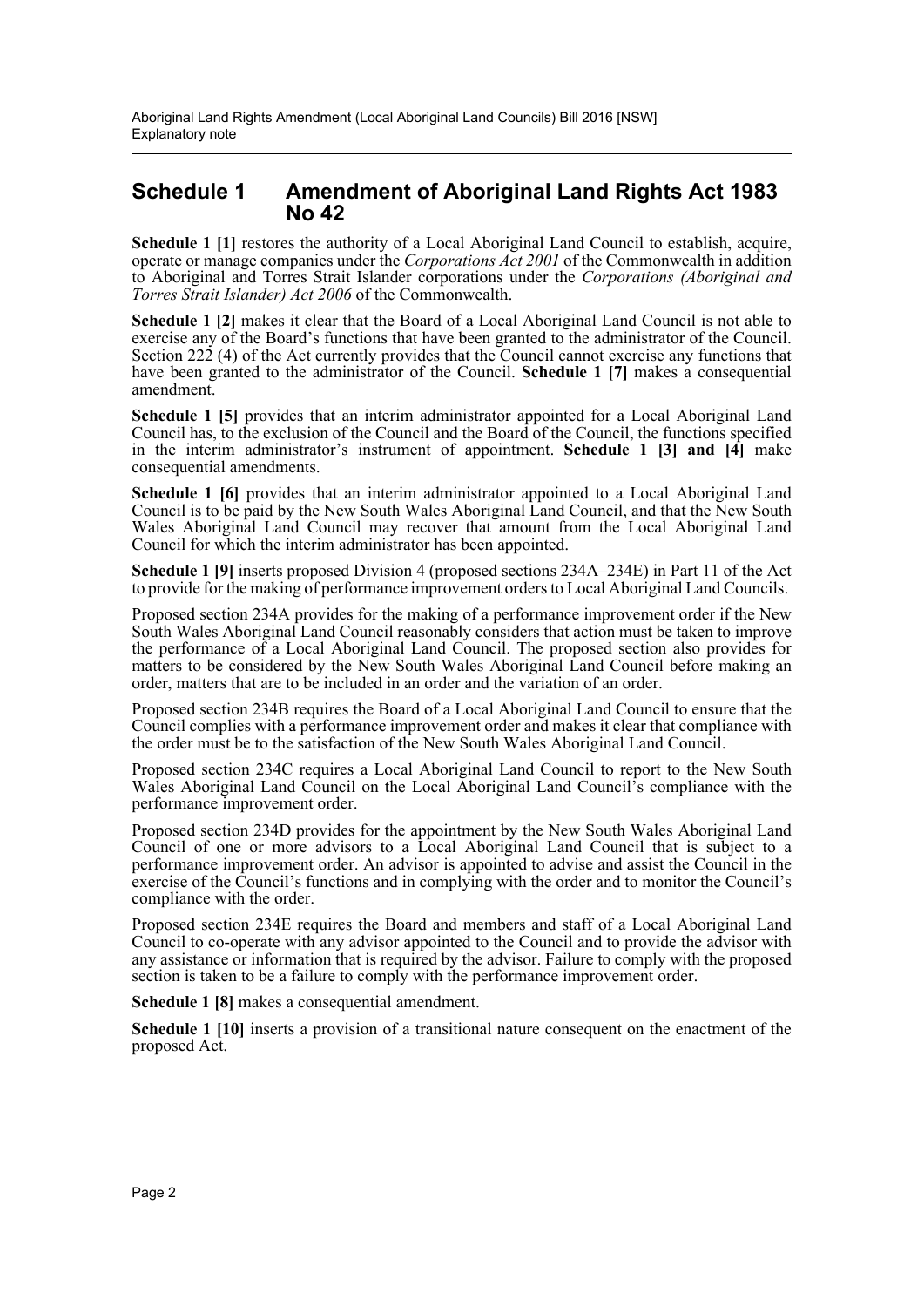### **Schedule 2 Amendment of Aboriginal Land Rights Regulation 2014**

**Schedule 2 [3]** amends the *Aboriginal Land Rights Regulation 2014* (*the Regulation*) to prescribe the functions of a Council and the members of a Council that may be exercised by an interim administrator.

**Schedule 2 [4]** inserts proposed Division 2 (proposed clause 97A) in Part 7 of the Regulation. The proposed Division sets out matters that are required to be considered by the New South Wales Aboriginal Land Council before making a performance improvement order. **Schedule 2 [1] and [2]** make consequential amendments.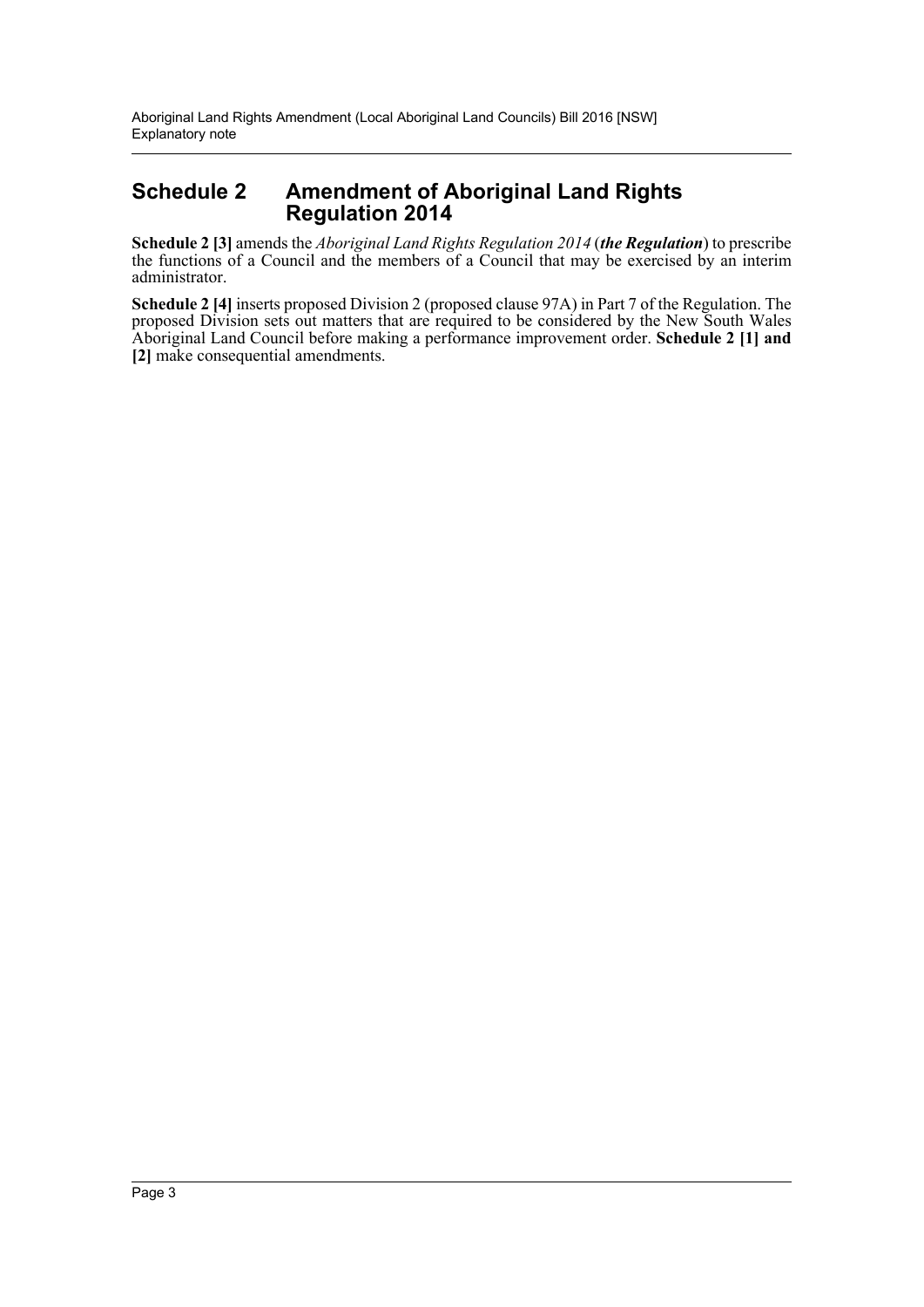First print



New South Wales

## **Aboriginal Land Rights Amendment (Local Aboriginal Land Councils) Bill 2016**

## **Contents**

|                   |    |                                                            | Page |
|-------------------|----|------------------------------------------------------------|------|
|                   |    |                                                            |      |
|                   |    | Name of Act                                                | ົ    |
|                   |    | Commencement                                               |      |
|                   | 3. | Repeal of Aboriginal Land Rights Amendment Act 2014 No 75  |      |
| <b>Schedule 1</b> |    | Amendment of Aboriginal Land Rights Act 1983 No 42         |      |
| Schedule 2        |    | <b>Amendment of Aboriginal Land Rights Regulation 2014</b> |      |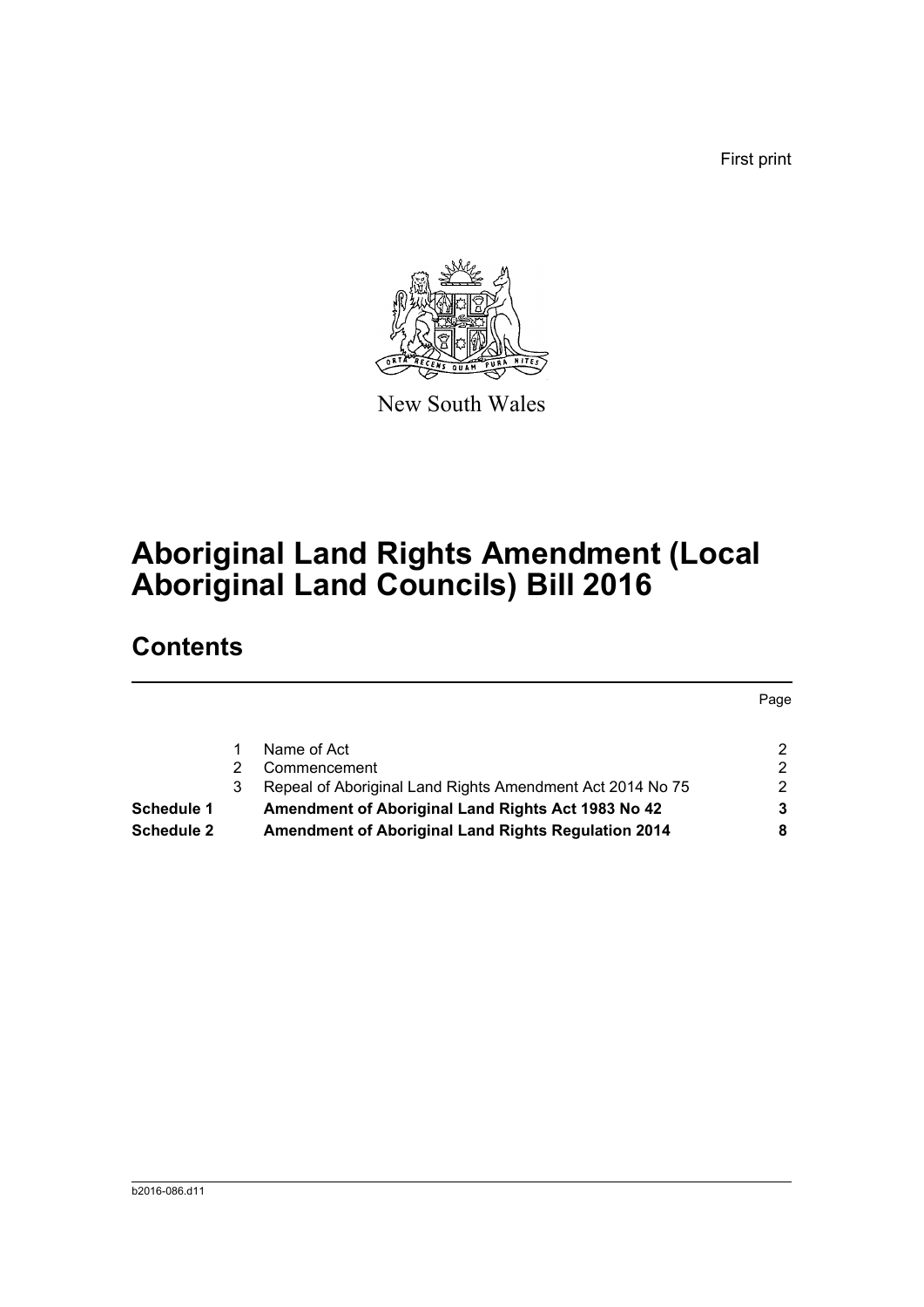

New South Wales

## **Aboriginal Land Rights Amendment (Local Aboriginal Land Councils) Bill 2016**

No , 2016

### **A Bill for**

An Act to amend the *Aboriginal Land Rights Act 1983* to provide for the making of performance improvement orders by the New South Wales Aboriginal Land Council; and for other purposes.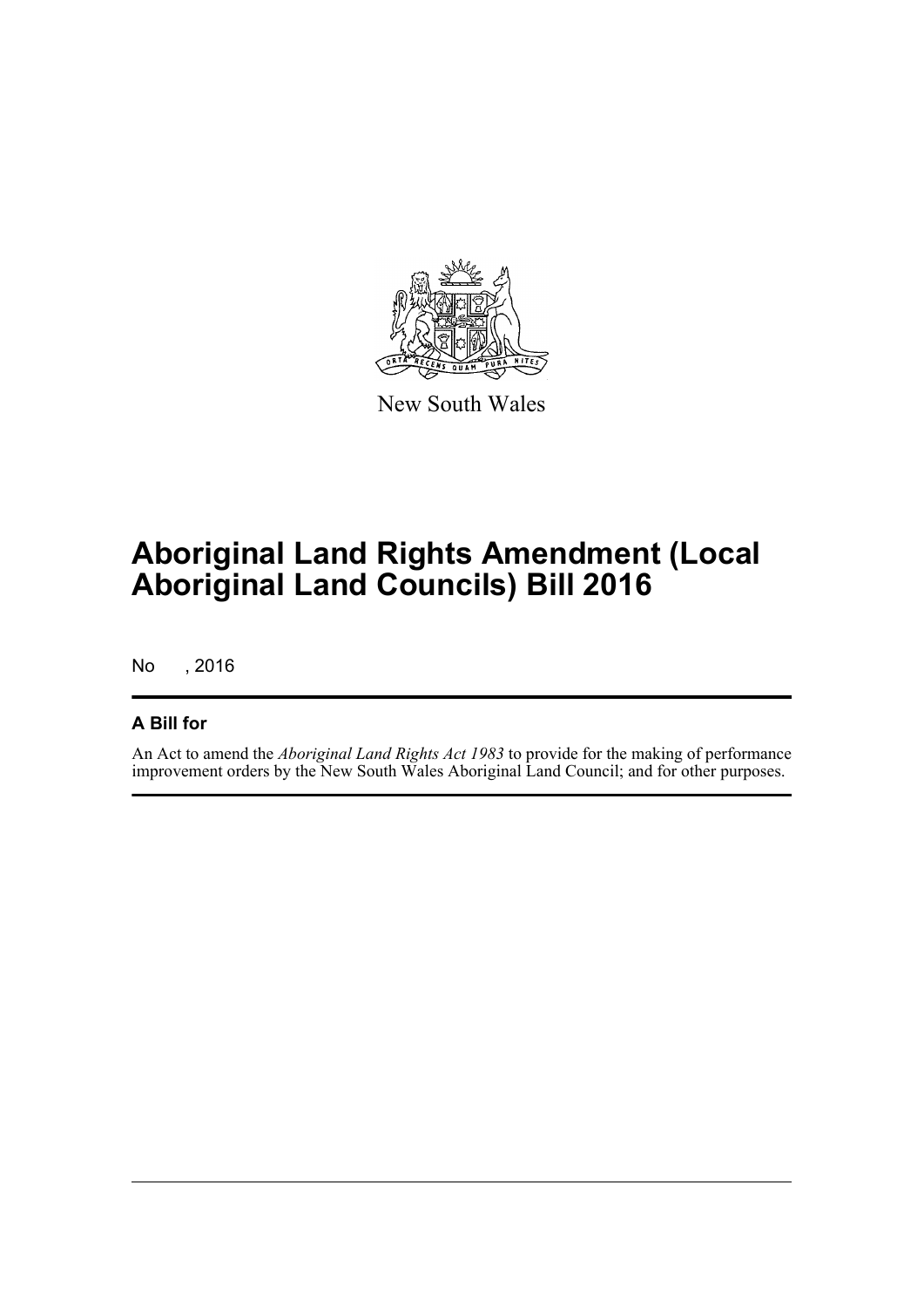Aboriginal Land Rights Amendment (Local Aboriginal Land Councils) Bill 2016 [NSW]

<span id="page-5-2"></span><span id="page-5-1"></span><span id="page-5-0"></span>

|   | The Legislature of New South Wales enacts:                                                     | 1                   |
|---|------------------------------------------------------------------------------------------------|---------------------|
|   | Name of Act                                                                                    | $\overline{2}$      |
|   | This Act is the Aboriginal Land Rights Amendment (Local Aboriginal Land<br>Councils) Act 2016. | 3<br>$\overline{4}$ |
| 2 | <b>Commencement</b>                                                                            | 5                   |
|   | This Act commences on a day or days to be appointed by proclamation.                           | 6                   |
| 3 | Repeal of Aboriginal Land Rights Amendment Act 2014 No 75                                      | 7                   |
|   | The Aboriginal Land Rights Amendment Act 2014 is repealed.                                     | 8                   |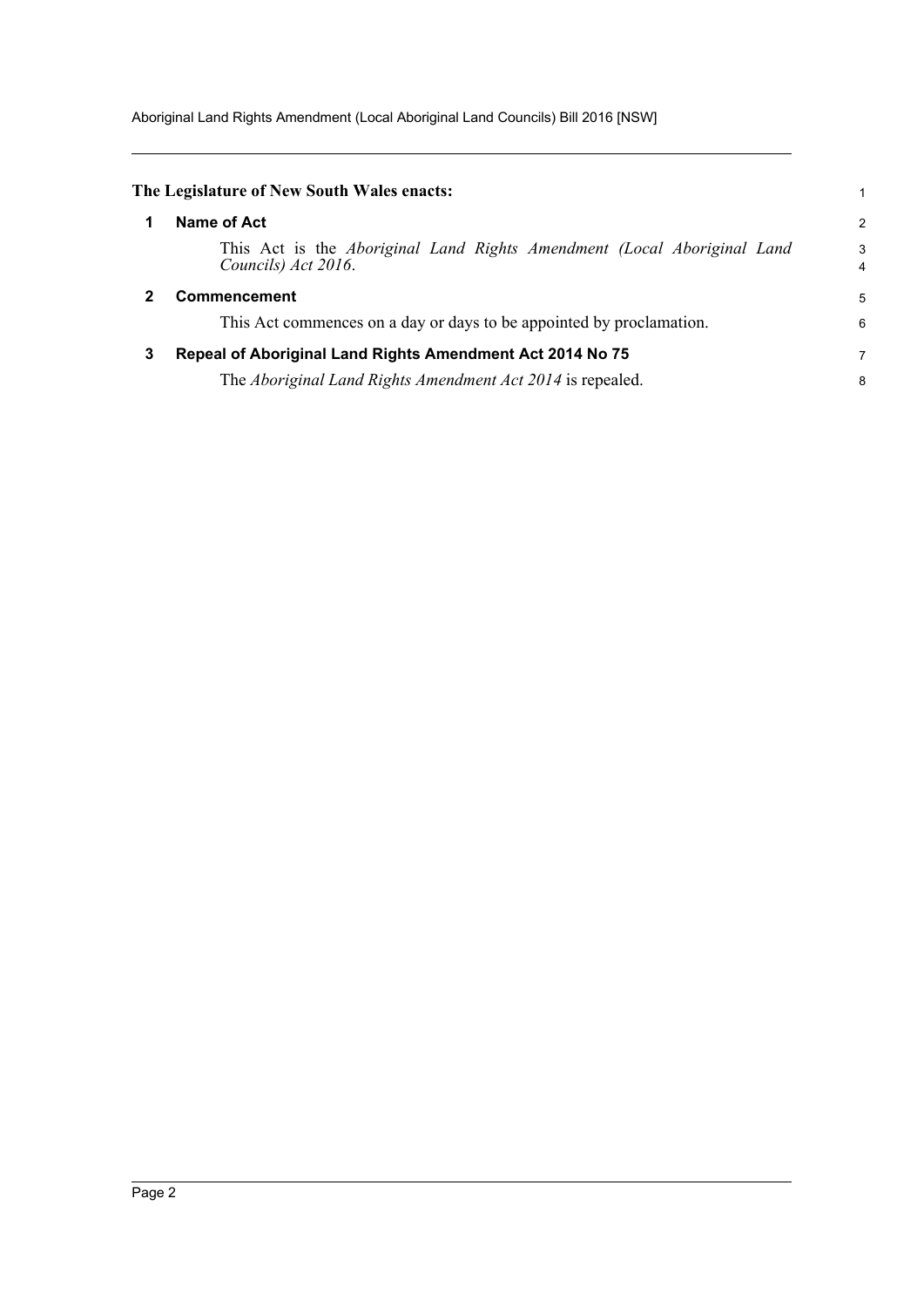<span id="page-6-0"></span>

| <b>Schedule 1</b> |                                                                                | <b>Amendment of Aboriginal Land Rights Act 1983</b><br><b>No 42</b>                                                                                                                                                                                                                     |                      |  |  |
|-------------------|--------------------------------------------------------------------------------|-----------------------------------------------------------------------------------------------------------------------------------------------------------------------------------------------------------------------------------------------------------------------------------------|----------------------|--|--|
| [1]               | <b>Section 52 Functions of Local Aboriginal Land Councils</b>                  |                                                                                                                                                                                                                                                                                         | $\mathsf 3$          |  |  |
|                   | Omit section 52 (5A) and (5B). Insert instead:                                 |                                                                                                                                                                                                                                                                                         |                      |  |  |
|                   | (5A)                                                                           | <b>Corporations</b>                                                                                                                                                                                                                                                                     | 5                    |  |  |
|                   |                                                                                | A Local Aboriginal Land Council may establish, acquire, operate or manage<br>the following:                                                                                                                                                                                             | 6<br>$\overline{7}$  |  |  |
|                   |                                                                                | an Aboriginal and Torres Strait Islander corporation within the meaning<br>(a)<br>of the Corporations (Aboriginal and Torres Strait Islander) Act 2006 of<br>the Commonwealth,                                                                                                          | 8<br>9<br>10         |  |  |
|                   |                                                                                | a company within the meaning of the Corporations Act 2001 of the<br>(b)<br>Commonwealth.                                                                                                                                                                                                | 11<br>12             |  |  |
| [2]               | Section 222 Administrators-Local Aboriginal Land Councils                      |                                                                                                                                                                                                                                                                                         |                      |  |  |
|                   | section 222 (4).                                                               | Insert "and the Board of the Council" after "the Council" where firstly occurring in                                                                                                                                                                                                    | 14<br>15             |  |  |
| $\left[3\right]$  |                                                                                | Section 223B Interim actions pending appointment of administrator                                                                                                                                                                                                                       | 16                   |  |  |
|                   | Insert "and the Board of the Council" after "Council" in section 223B (1) (a). |                                                                                                                                                                                                                                                                                         |                      |  |  |
| [4]               | Section 223B (1) (b)                                                           |                                                                                                                                                                                                                                                                                         |                      |  |  |
|                   | Omit ", with specified functions,".                                            |                                                                                                                                                                                                                                                                                         |                      |  |  |
| [5]               | <b>Section 223B (1A)</b>                                                       |                                                                                                                                                                                                                                                                                         |                      |  |  |
|                   | Insert after section $223B(1)$ :                                               |                                                                                                                                                                                                                                                                                         |                      |  |  |
|                   | (1A)                                                                           | The interim administrator has, during the period of his or her appointment, to<br>the exclusion of the Council and the Board of the Council:                                                                                                                                            | 22<br>23             |  |  |
|                   |                                                                                | all, or such part as is specified in the interim administrator's instrument<br>(a)<br>of appointment, of the functions of the Board of the Council conferred<br>or imposed by or under this Act, and                                                                                    | 24<br>25<br>26       |  |  |
|                   |                                                                                | the functions of the Council and the members of the Council exercised<br>(b)<br>by resolution of the members of the Council that are prescribed by the<br>regulations (except as provided by the interim administrator's<br>instrument of appointment).                                 | 27<br>28<br>29<br>30 |  |  |
| [6]               | <b>Section 223B (6)</b>                                                        |                                                                                                                                                                                                                                                                                         |                      |  |  |
|                   | Insert after section $223B(5)$ :                                               |                                                                                                                                                                                                                                                                                         |                      |  |  |
|                   | (6)                                                                            | The interim administrator is to be paid out of the funds of the New South<br>Wales Aboriginal Land Council and the New South Wales Aboriginal Land<br>Council may recover that amount from the Local Aboriginal Land Council for<br>which the interim administrator has been appointed. |                      |  |  |
| $[7]$             | Section 231 Minister may amend instrument of appointment of administrator      |                                                                                                                                                                                                                                                                                         |                      |  |  |
|                   | Omit section 231 (3). Insert instead:                                          |                                                                                                                                                                                                                                                                                         |                      |  |  |
|                   | (3)                                                                            | The Minister may, by subsequent instrument of appointment, vary the<br>functions that may be exercised by an administrator during the extension of the<br>administrator's term of appointment.                                                                                          | 39<br>40<br>41       |  |  |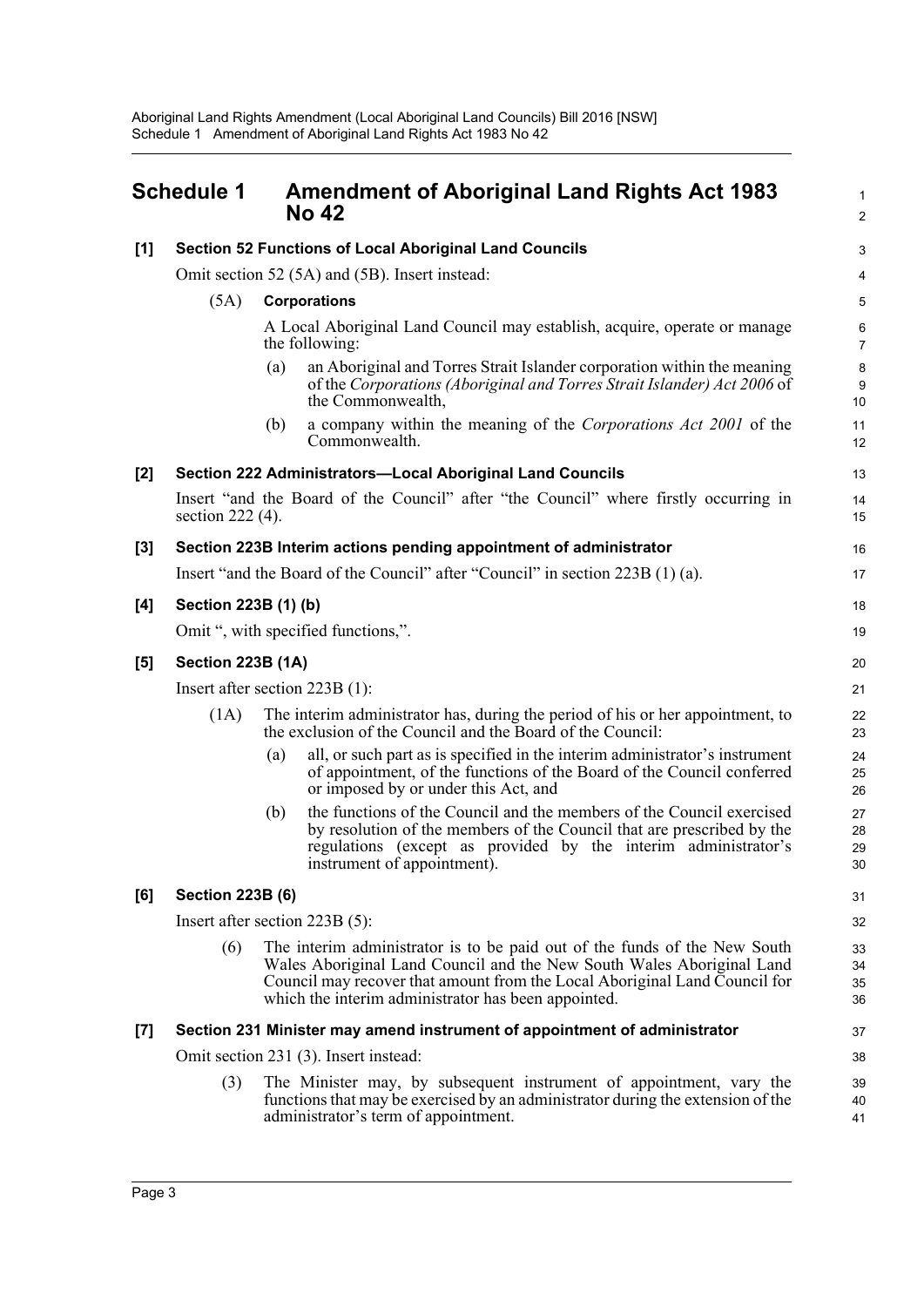#### **[8] Section 234 Appointment of advisors** Omit the section. **[9] Part 11, Division 4** Insert after Division 3: **Division 4 Performance improvement orders for Local Aboriginal Land Councils 234A Performance improvement orders** (1) The New South Wales Aboriginal Land Council may make a performance improvement order in respect of a Local Aboriginal Land Council if the New South Wales Aboriginal Land Council reasonably considers that action must be taken to improve the performance of the Local Aboriginal Land Council. (2) In determining whether to make a performance improvement order, the New South Wales Aboriginal Land Council: (a) must consider the performance improvement criteria prescribed by the regulations (if any), and (b) may consider any previous communication between the Local Aboriginal Land Council concerned and the New South Wales Aboriginal Land Council in relation to the Local Aboriginal Land Council's performance. (3) Without limiting subsection (2), the New South Wales Aboriginal Land Council may consider any other matter that the Council considers to be appropriate when determining whether to make a performance improvement order. (4) A performance improvement order must specify: (a) the reason for making the order, and (b) the actions that are required to be taken to improve the performance of the Local Aboriginal Land Council. (5) Actions to improve the performance of a Local Aboriginal Land Council may include any actions that the New South Wales Aboriginal Land Council considers necessary to improve or restore the proper or effective functioning of the Local Aboriginal Land Council. (6) The performance improvement order may require action to be taken by any or all of the following: (a) the Local Aboriginal Land Council, (b) the Board or individual Board members of the Local Aboriginal Land Council, (c) the chief executive officer of the Local Aboriginal Land Council. (7) A performance improvement order may provide for the appointment of an advisor in accordance with this Division. (8) A copy of the performance improvement order, or the variation of a performance improvement order, is to be served on the Local Aboriginal Land Council. (9) A performance improvement order takes effect on the day on which it is served on the Local Aboriginal Land Council concerned, or such later date as may be specified in the order. 1  $\mathcal{L}$ 3 4 5 6 7 8 9 10 11 12 13 14 15 16 17 18 19 20 21 22 23 24 25  $26$ 27 28 29 30 31 32 33 34 35 36 37 38 39 40 41 42 43 44 45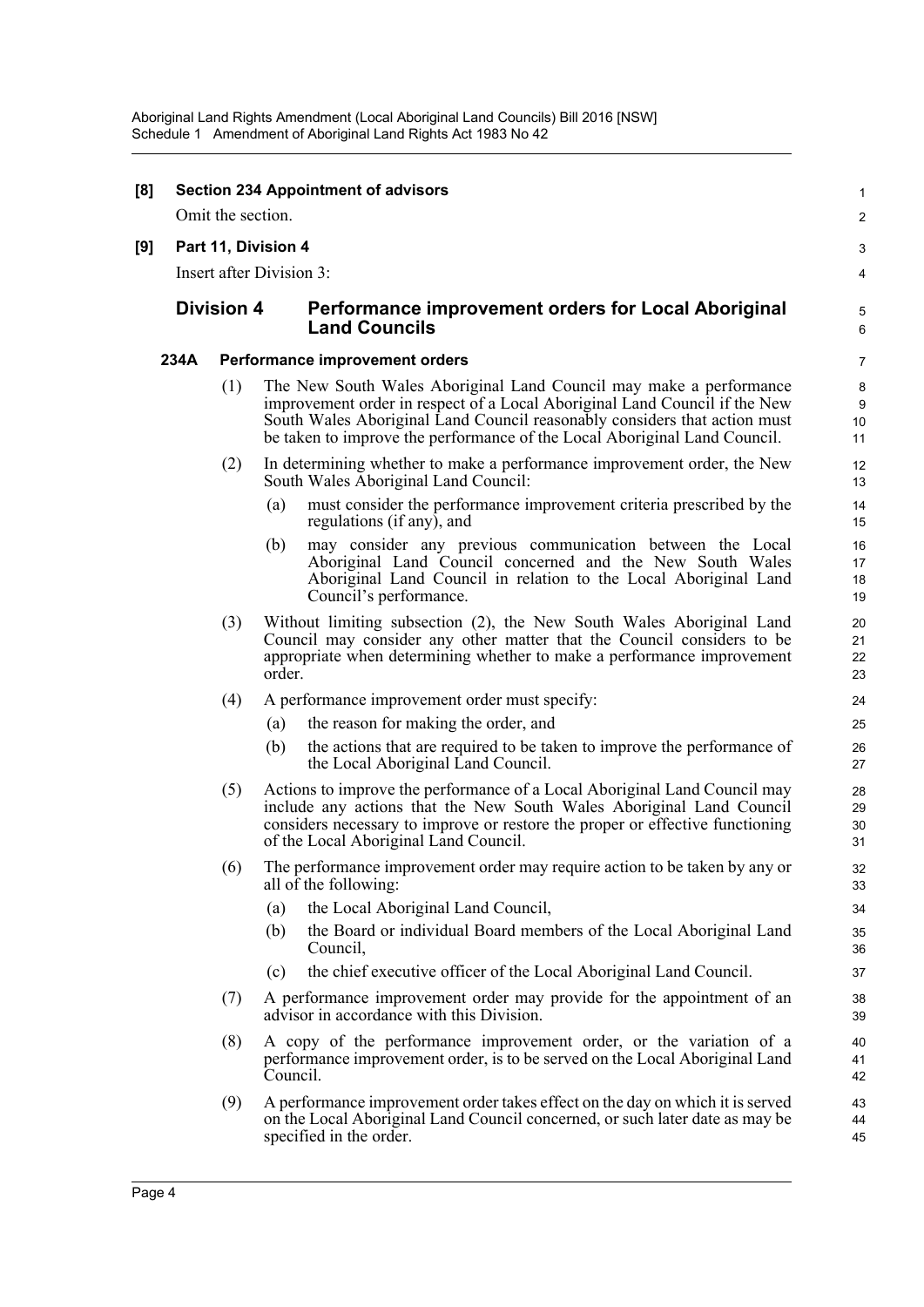(10) The making of a performance improvement order, or the fact that any such order is in force, does not derogate from any power of the New South Wales Aboriginal Land Council or any other person to make any order or take any other action under this Act.

- (11) A performance improvement order in respect of a Local Aboriginal Land Council ceases to be in force if the Minister appoints an administrator or interim administrator for the Local Aboriginal Land Council.
- (12) In relation to a performance improvement order, a reference to an action, or the taking of any action, includes a reference to doing any thing or refraining from doing any thing.
- (13) A Local Aboriginal Land Council must provide a copy of a performance improvement order to the members of the Council at the first meeting of the Council held after the performance improvement order is made in respect of the Council.

#### **234B Compliance with performance improvement order**

- (1) The Board of a Local Aboriginal Land Council is responsible for ensuring the Council's compliance with a performance improvement order.
- (2) A Local Aboriginal Land Council complies with a performance improvement order only if any action required to be taken by the performance improvement order (including any actions required to be taken by individual Board members or the chief executive officer) is taken to the satisfaction of the New South Wales Aboriginal Land Council.

#### **234C Compliance report**

- (1) A Local Aboriginal Land Council must provide the New South Wales Aboriginal Land Council with written reports on its compliance with a performance improvement order as required by the order (a *compliance report*).
- (2) A compliance report must specify any actions taken that demonstrate compliance with the performance improvement order.
- (3) A compliance report must comply with any requirements for the report specified in the performance improvement order.
- (4) A Local Aboriginal Land Council must provide a copy of a compliance report to the members of the Council at the first meeting of the Council held after the report is provided to the New South Wales Aboriginal Land Council.

#### **234D Appointment of advisors**

- (1) If the New South Wales Aboriginal Land Council makes a performance improvement order in respect of a Local Aboriginal Land Council, the New South Wales Aboriginal Land Council may appoint one or more persons as advisors to the Local Aboriginal Land Council.
- (2) An advisor may be appointed at the same time as the New South Wales Aboriginal Land Council makes the performance improvement order or at any time while the order remains in force.
- (3) An advisor may be appointed on the recommendation of the Local Aboriginal Land Council or on the New South Wales Aboriginal Land Council's own initiative.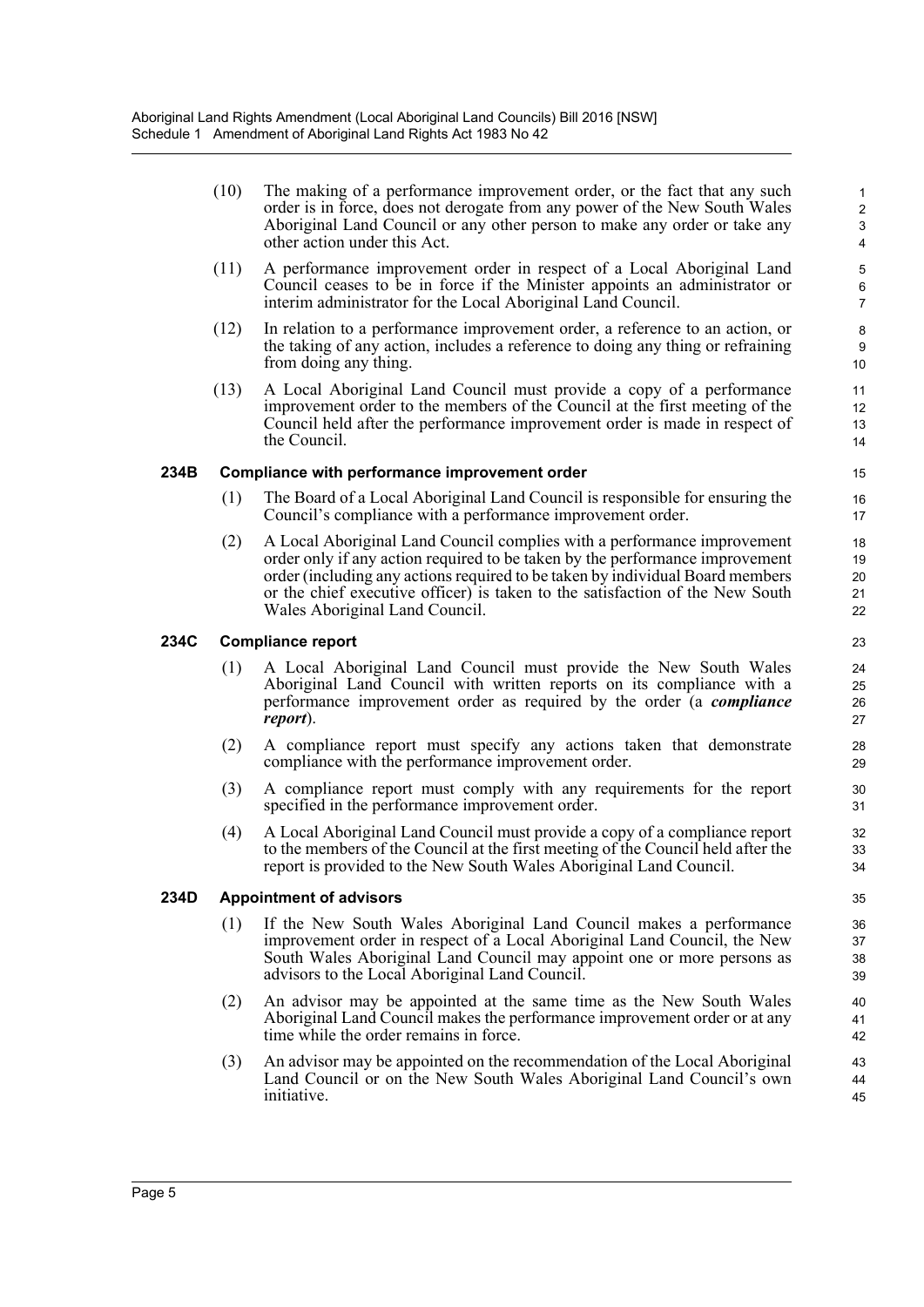- (4) An advisor has, subject to any limitations specified in the advisor's instrument of appointment, the following functions:
	- (a) to advise and assist the Board of the Local Aboriginal Land Council and the Council in the exercise of their functions,

- (b) to advise and assist the Board of the Local Aboriginal Land Council and the Council in complying with the performance improvement order,
- (c) to monitor compliance with the performance improvement order.
- (5) An advisor's appointment to a Local Aboriginal Land Council ends on the earlier of the following:
	- (a) the end of the term specified in the advisor's instrument of appointment,
	- (b) the day on which the performance improvement order for the Local Aboriginal Land Council expires, is revoked or otherwise ceases to be in force.
- (6) The New South Wales Aboriginal Land Council may terminate an advisor's appointment at any time.
- (7) The advisor is to be paid a salary determined by the New South Wales Aboriginal Land Council out of the funds of the New South Wales Aboriginal Land Council and the New South Wales Aboriginal Land Council may recover that amount from the Local Aboriginal Land Council for which the advisor has been appointed.

#### **234E Co-operation with advisor**

- (1) If an advisor is appointed to a Local Aboriginal Land Council, the Council and its Board members and staff are required to co-operate with the advisor and provide any information or assistance the advisor reasonably requires to exercise his or her functions.
- (2) In particular, the Local Aboriginal Land Council must give the advisor an opportunity to review a compliance report at least 14 days before providing the report to the New South Wales Aboriginal Land Council and must include a copy of the advisor's comments (if any) when providing the compliance report to the New South Wales Aboriginal Land Council.
- (3) If a Local Aboriginal Land Council fails to give an advisor an opportunity to comment on a compliance report, the advisor is to:
	- (a) inform the New South Wales Aboriginal Land Council of that fact, and
	- (b) give the New South Wales Aboriginal Land Council a report on the Local Aboriginal Land Council's compliance with the performance improvement order.
- (4) If a Local Aboriginal Land Council fails to provide a compliance report to the New South Wales Aboriginal Land Council in accordance with a performance improvement order, the advisor must, as soon as practicable after becoming aware of that fact:
	- (a) prepare a compliance report on behalf of the Local Aboriginal Land Council, and
	- (b) provide the report to the New South Wales Aboriginal Land Council.
- (5) A contravention of this section by a Local Aboriginal Land Council is, for the purposes of this Division, a failure to comply with a performance improvement order.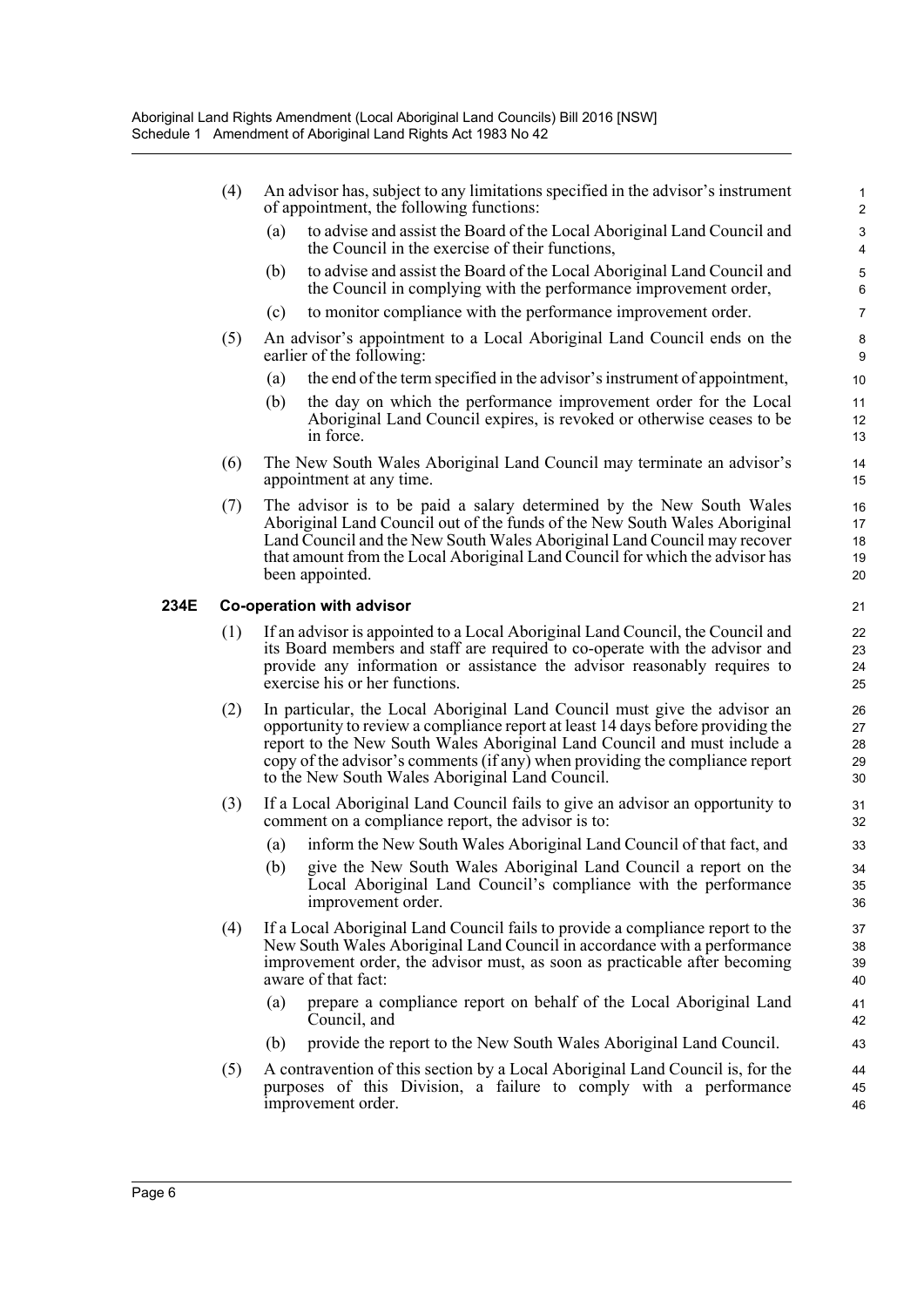### **[10] Schedule 4 Savings, transitional and other provisions**

Insert at the end of clause 61:

(3) This clause ceases to have effect on the amendment of section 52 by the *Aboriginal Land Rights Amendment (Local Aboriginal Land Councils) Act 2016*.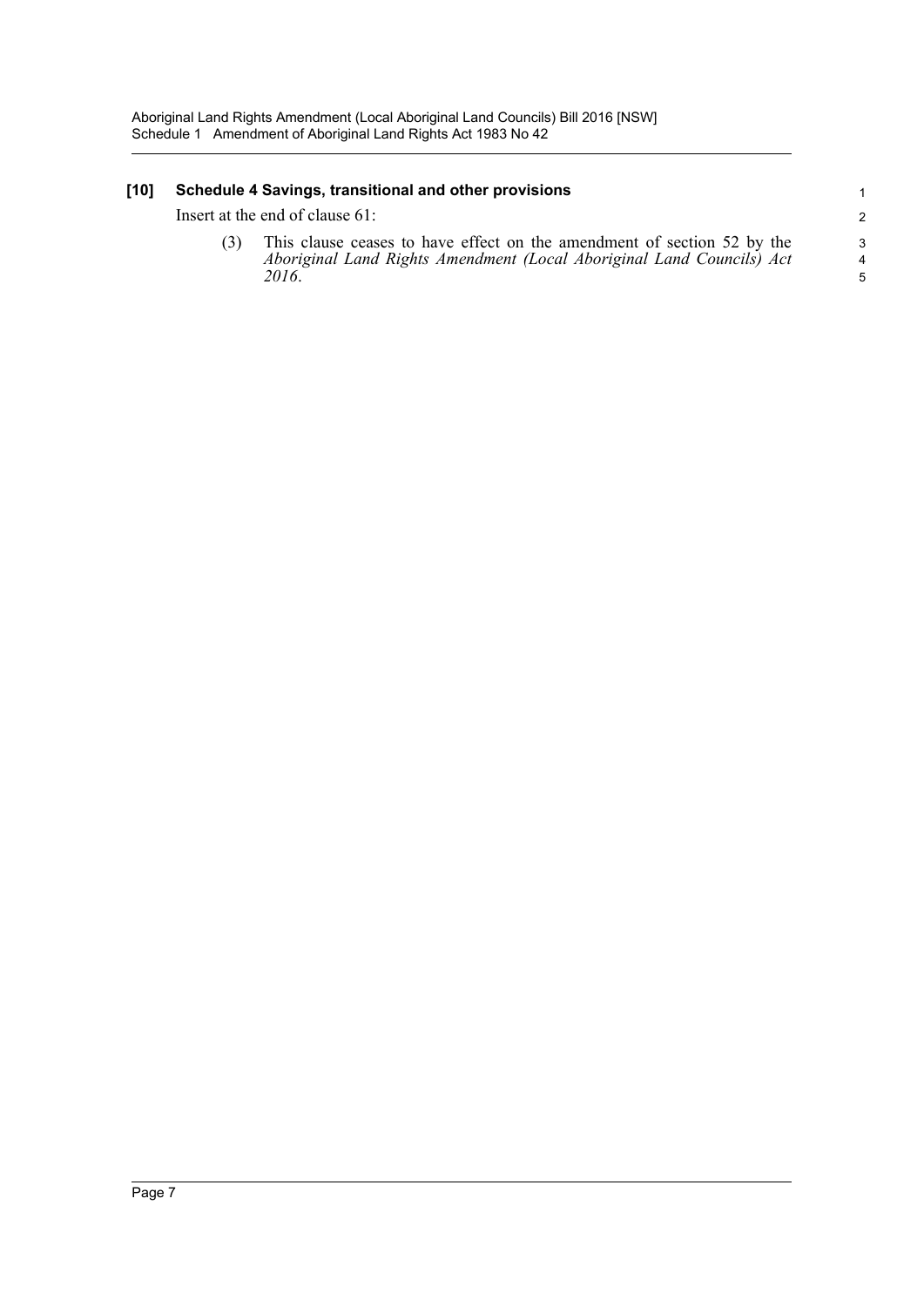<span id="page-11-0"></span>

| <b>Schedule 2</b> |                                                                                 |                                  | <b>Amendment of Aboriginal Land Rights</b><br><b>Regulation 2014</b>                                                                                                                                                                                                | 1<br>2               |
|-------------------|---------------------------------------------------------------------------------|----------------------------------|---------------------------------------------------------------------------------------------------------------------------------------------------------------------------------------------------------------------------------------------------------------------|----------------------|
| [1]               | Part 7, heading<br>Insert "and performance improvement orders" after "Councils" |                                  |                                                                                                                                                                                                                                                                     |                      |
|                   |                                                                                 |                                  |                                                                                                                                                                                                                                                                     |                      |
| [2]               | Part 7, Division 1, heading                                                     |                                  |                                                                                                                                                                                                                                                                     |                      |
|                   | Insert before clause 95:                                                        |                                  |                                                                                                                                                                                                                                                                     |                      |
|                   | <b>Division 1</b>                                                               |                                  | <b>Administration of Councils</b>                                                                                                                                                                                                                                   | 7                    |
| [3]               |                                                                                 |                                  | Clause 95 Functions that may be exercised by administrator or interim administrator                                                                                                                                                                                 | 8                    |
|                   |                                                                                 | Insert at the end of the clause: |                                                                                                                                                                                                                                                                     |                      |
|                   | (2)                                                                             |                                  | For the purposes of section $223B(1A)(b)$ of the Act, an interim administrator<br>of an Aboriginal Land Council may exercise all of the functions of the Council<br>and the members of the Council exercised by resolution of the Council.                          | 10<br>11<br>12       |
|                   |                                                                                 |                                  | Note. Under section 223B (1A) (b) of the Act, the interim administrator's instrument of<br>appointment may limit the functions that may be exercised.                                                                                                               | 13<br>14             |
| [4]               | Part 7, Division 2                                                              |                                  |                                                                                                                                                                                                                                                                     | 15                   |
|                   | Insert after clause 97:                                                         |                                  |                                                                                                                                                                                                                                                                     | 16                   |
|                   | <b>Division 2</b>                                                               |                                  | <b>Performance improvement orders</b>                                                                                                                                                                                                                               | 17                   |
|                   | 97A                                                                             |                                  | Performance improvement criteria                                                                                                                                                                                                                                    | 18                   |
|                   |                                                                                 |                                  | For the purposes of section $234A(2)$ (a) of the Act, the performance<br>improvement criteria that the New South Wales Aboriginal Land Council<br>must consider before making a performance improvement order in respect of<br>a Local Aboriginal Land Council are: | 19<br>20<br>21<br>22 |
|                   |                                                                                 | (a)                              | whether the Local Aboriginal Land Council has failed to comply with<br>the Act, this Regulation or any policy of the New South Wales<br>Aboriginal Land Council, and                                                                                                | 23<br>24<br>25       |
|                   |                                                                                 | (b)                              | whether meetings of the Local Aboriginal Land Council or Board of the<br>Local Aboriginal Land Council are being conducted in accordance with<br>the Act and this Regulation, and                                                                                   | 26<br>27<br>28       |
|                   |                                                                                 | (c)                              | whether the appointment of an advisor is reasonably likely to assist the<br>Board of the Local Aboriginal Land Council to restore, improve or<br>develop the capacity for the proper and effective functioning of the<br>Council, and                               | 29<br>30<br>31<br>32 |